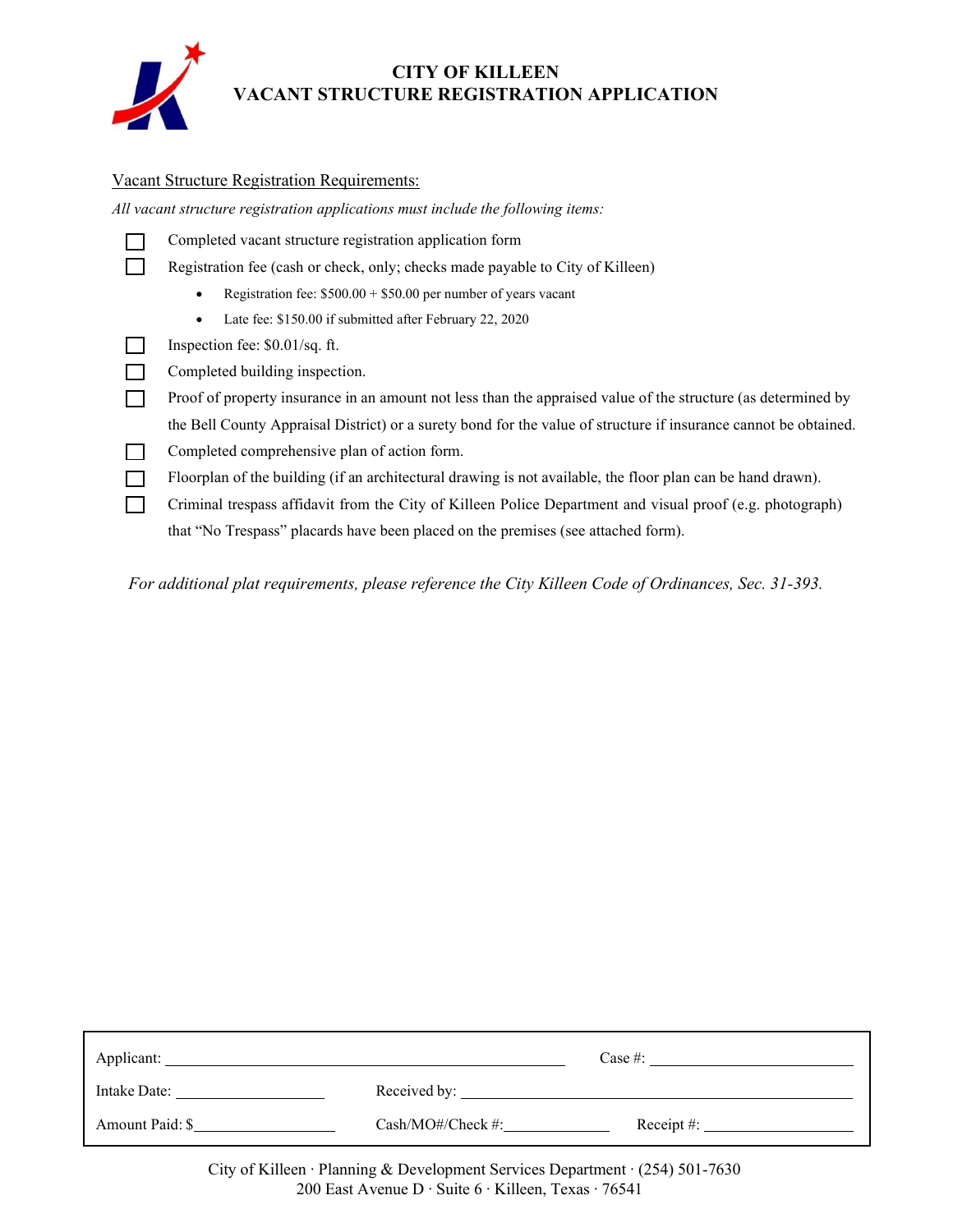

# **CITY OF KILLEEN VACANT STRUCTURE REGISTRATION APPLICATION**

| City: <u>City: Zip:</u>                                                                                                                                                                                                                                                                                                                                                                                    |
|------------------------------------------------------------------------------------------------------------------------------------------------------------------------------------------------------------------------------------------------------------------------------------------------------------------------------------------------------------------------------------------------------------|
|                                                                                                                                                                                                                                                                                                                                                                                                            |
|                                                                                                                                                                                                                                                                                                                                                                                                            |
| Type of Ownership: Sole Ownership Partnership Corporation Dother                                                                                                                                                                                                                                                                                                                                           |
|                                                                                                                                                                                                                                                                                                                                                                                                            |
|                                                                                                                                                                                                                                                                                                                                                                                                            |
| City: <u>City:</u> City: <u>City:</u> City: City: City: City: City: City: City: City: City: City: City: City: City: City: City: City: City: City: City: City: City: City: City: City: City: City: City: City: City: City: City: City: Ci                                                                                                                                                                   |
|                                                                                                                                                                                                                                                                                                                                                                                                            |
|                                                                                                                                                                                                                                                                                                                                                                                                            |
|                                                                                                                                                                                                                                                                                                                                                                                                            |
|                                                                                                                                                                                                                                                                                                                                                                                                            |
| Total Square Feet: Note that the state of the state of the state of the state of the state of the state of the state of the state of the state of the state of the state of the state of the state of the state of the state o                                                                                                                                                                             |
| Is there a Certificate of Occupancy (C.O.) for the Building? $\Box$ YES $\Box$ NO                                                                                                                                                                                                                                                                                                                          |
| If yes, what is the C.O. for?                                                                                                                                                                                                                                                                                                                                                                              |
| Date issued: The same state of the state of the state of the state of the state of the state of the state of the state of the state of the state of the state of the state of the state of the state of the state of the state                                                                                                                                                                             |
| I understand that continued annual registration of the property by the owner of a vacant<br>structure is required until said structure is deemed occupied and in compliance with all<br>relevant Code requirements by the Executive Director of Planning and Development<br>Services. (Initial here.)<br>I understand that the annual vacant structure registration fee will increase by \$50.00 each year |
| that the building remains vacant. <i>(Initial here.)</i>                                                                                                                                                                                                                                                                                                                                                   |

\_\_\_\_\_\_\_\_ I understand that the Plan of Action Form must be updated every six (6) months. *(Initial here.)*

Signature of Property Owner Date

**\_\_\_\_\_\_\_\_\_\_\_\_\_\_\_\_\_\_\_\_\_\_\_\_\_\_\_\_\_\_\_\_\_\_\_\_\_\_\_\_\_\_ \_\_\_\_\_\_\_\_\_\_\_\_\_\_\_\_\_\_\_\_\_\_\_\_\_\_\_** 

Signature Property Manager (if applicable) Date

City of Killeen ∙ Planning & Development Services Department ∙ (254) 501-7630 200 East Avenue D ∙ Suite 6 ∙ Killeen, Texas ∙ 76541

**\_\_\_\_\_\_\_\_\_\_\_\_\_\_\_\_\_\_\_\_\_\_\_\_\_\_\_\_\_\_\_\_\_\_\_\_\_\_\_\_\_\_ \_\_\_\_\_\_\_\_\_\_\_\_\_\_\_\_\_\_\_\_\_\_\_\_\_\_\_**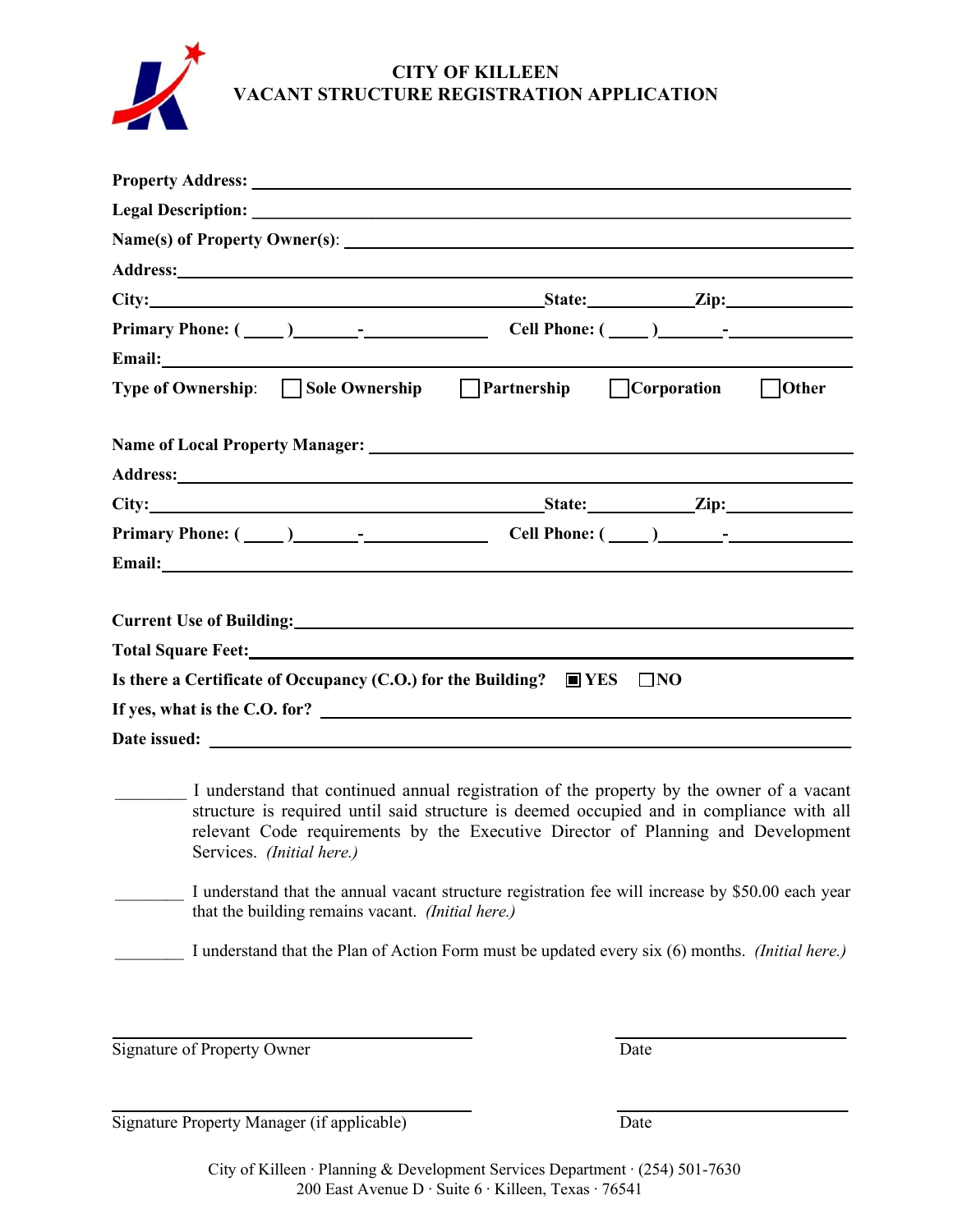

## **CITY OF KILLEEN VACANT STRUCTURE REGISTRATION APPLICATION**

# **Plan of Action Form:**

Provide a detailed timeline for correcting all code enforcement violations and a plan to meet the minimum standard of care for vacant properties, as outlined in the City of Killeen Code of Ordinances Sec. 31-393. Common violations of the maintenance standard of care include, but are not limited to, missing windows and doors, plywood on windows and doors, exterior walls and trim needing paint, exterior walls and trim needing repair due to damage or rot, etc. *(Attach additional pages, in necessary.)*

 $\mathcal{L}_\text{max} = \frac{1}{2} \sum_{i=1}^n \mathcal{L}_\text{max}(\mathbf{z}_i - \mathbf{z}_i)$ 

**\_\_\_\_\_\_\_\_\_\_\_\_\_\_\_\_\_\_\_\_\_\_\_\_\_\_\_\_\_\_\_\_\_\_\_\_\_\_\_\_\_\_\_\_\_**

 $\mathcal{L}_\text{max} = \frac{1}{2} \sum_{i=1}^n \mathcal{L}_\text{max}(\mathbf{z}_i - \mathbf{z}_i)$ 

**\_\_\_\_\_\_\_\_\_\_\_\_\_\_\_\_\_\_\_\_\_\_\_\_\_\_\_\_\_\_\_\_\_\_\_\_\_\_\_\_\_\_\_\_\_**

 $\mathcal{L}_\text{max} = \frac{1}{2} \sum_{i=1}^n \mathcal{L}_\text{max}(\mathbf{z}_i - \mathbf{z}_i)$ 

 $\mathcal{L}_\text{max} = \frac{1}{2} \sum_{i=1}^n \mathcal{L}_\text{max}(\mathbf{z}_i - \mathbf{z}_i)$ 

Identify the measures that will be taken to maintain the property while it is vacant. *(Attach additional pages, in necessary.)*

 $\mathcal{L}_\text{max} = \frac{1}{2} \sum_{i=1}^n \mathcal{L}_\text{max}(\mathbf{z}_i - \mathbf{z}_i)$ 

**\_\_\_\_\_\_\_\_\_\_\_\_\_\_\_\_\_\_\_\_\_\_\_\_\_\_\_\_\_\_\_\_\_\_\_\_\_\_\_\_\_\_\_\_\_**

 $\mathcal{L}_\text{max} = \frac{1}{2} \sum_{i=1}^n \mathcal{L}_\text{max}(\mathbf{z}_i - \mathbf{z}_i)$ 

**\_\_\_\_\_\_\_\_\_\_\_\_\_\_\_\_\_\_\_\_\_\_\_\_\_\_\_\_\_\_\_\_\_\_\_\_\_\_\_\_\_\_\_\_\_**

Provide a detailed plan for how the vacant building will be rehabilitated and identify a future use for the property.

 $\mathcal{L}_\text{max} = \frac{1}{2} \sum_{i=1}^n \mathcal{L}_\text{max}(\mathbf{z}_i - \mathbf{z}_i)$ 

 $\mathcal{L}=\{1,2,3,4\}$  ,  $\mathcal{L}=\{1,3,4\}$  ,  $\mathcal{L}=\{1,3,4\}$  ,  $\mathcal{L}=\{1,2,3,4\}$  ,  $\mathcal{L}=\{1,3,4\}$  ,  $\mathcal{L}=\{1,3,4\}$  ,  $\mathcal{L}=\{1,3,4\}$  ,  $\mathcal{L}=\{1,3,4\}$  ,  $\mathcal{L}=\{1,3,4\}$  ,  $\mathcal{L}=\{1,3,4\}$  ,  $\mathcal{L}=\{1,3,4\}$ 

 $\mathcal{L}_\text{max} = \frac{1}{2} \sum_{i=1}^n \mathcal{L}_\text{max}(\mathbf{z}_i - \mathbf{z}_i)$ 

**\_\_\_\_\_\_\_\_\_\_\_\_\_\_\_\_\_\_\_\_\_\_\_\_\_\_\_\_\_\_\_\_\_\_\_\_\_\_\_\_\_\_\_\_\_**

 $\mathcal{L}_\text{max} = \frac{1}{2} \sum_{i=1}^n \mathcal{L}_\text{max}(\mathbf{z}_i - \mathbf{z}_i)$ 

*Application Revised: November 24, 2020*